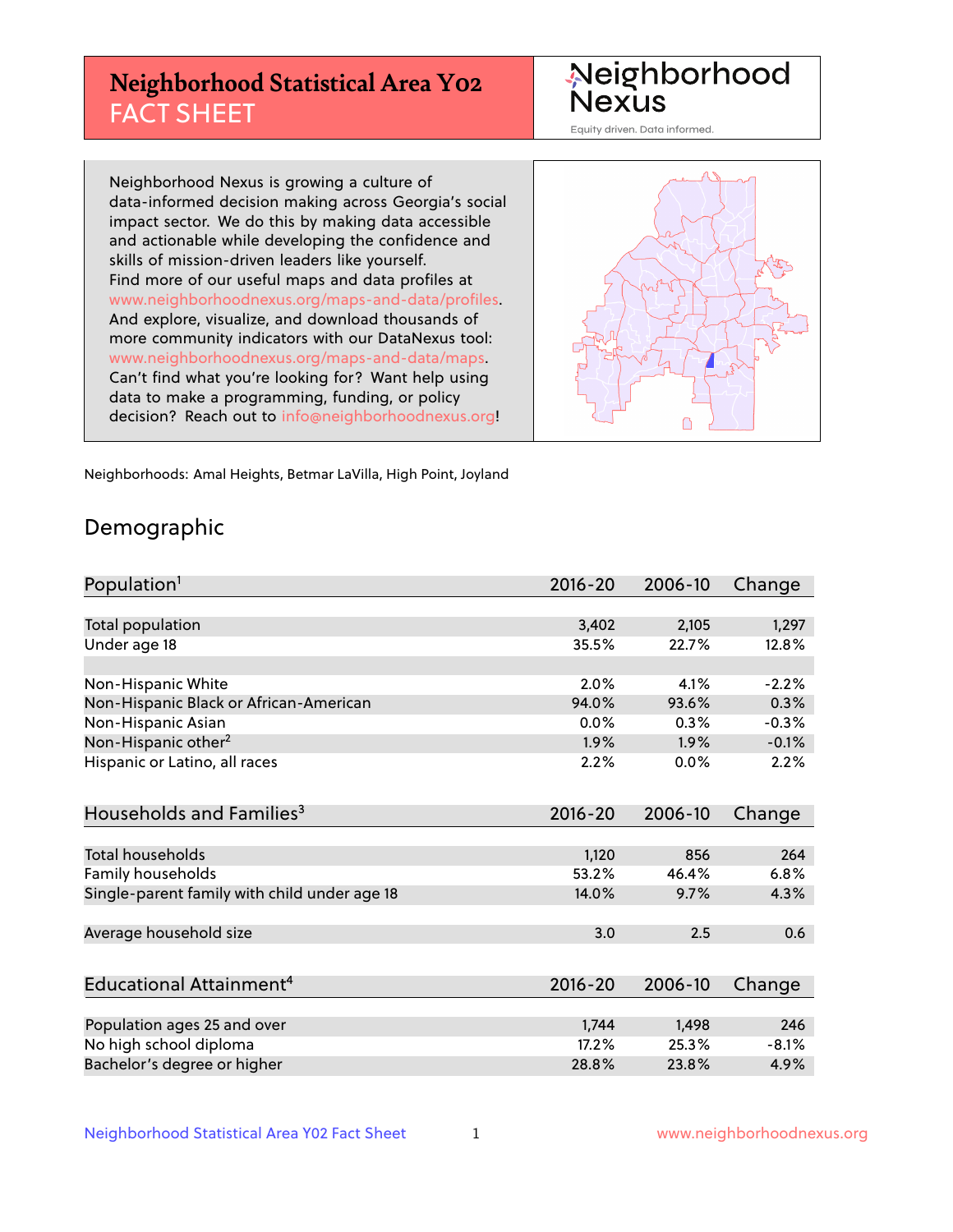# Change Measures, continued...

| Employment <sup>5</sup>                                 | $2016 - 20$  | 2006-10        | Change            |
|---------------------------------------------------------|--------------|----------------|-------------------|
|                                                         |              |                |                   |
| Total workers residing in Neighborhood Statistical Area | 878<br>21.6% | 528<br>30.7%   | 350<br>$-9.0%$    |
| Workers with earnings \$1250/month or less              | 41.9%        | 55.7%          | $-13.8%$          |
| Workers with earnings \$1251/month to \$3333/month      | 36.4%        | 13.6%          | 22.8%             |
| Workers with earnings greater than \$3333/month         |              |                |                   |
| Total jobs located in Neighborhood Statistical Area     | 26           | 66             | -40               |
| Jobs with earnings \$1250/month or less                 | 15.4%        | 48.5%          | $-33.1%$          |
| Jobs with earnings \$1251/month to \$3333/month         | 50.0%        | 42.4%          | 7.6%              |
| Jobs with earnings greater than \$3333/month            | 34.6%        | 9.1%           | 25.5%             |
|                                                         |              |                |                   |
| Jobs/workers ratio                                      | 0.0          | 0.1            | $-0.1$            |
|                                                         |              |                |                   |
| Income and Poverty <sup>6</sup>                         | 2016-20      | 2006-10        | Change            |
|                                                         |              |                |                   |
| Median household income                                 | \$27,464     | \$26,409       | \$1,055           |
|                                                         | 3,402        |                |                   |
| Population for whom poverty status is determined        | 27.8%        | 2,105<br>40.2% | 1,297<br>$-12.4%$ |
| Population below poverty                                |              |                |                   |
| Housing'                                                | 2016-20      | 2006-10        | Change            |
|                                                         |              |                |                   |
| Total housing units                                     | 1,281        | 1,147          | 134               |
| Occupied housing units                                  | 87.4%        | 74.6%          | 12.8%             |
| Vacant housing units                                    | 12.6%        | 25.4%          | $-12.8%$          |
|                                                         |              |                |                   |
| Occupied housing units                                  | 1,120        | 856            | 264               |
| Owner occupied housing units                            | 27.4%        | 47.7%          | $-20.4%$          |
| Renter occupied housing units                           | 72.6%        | 52.3%          | 20.4%             |
|                                                         |              |                |                   |
| Access to a Vehicle <sup>8</sup>                        | $2016 - 20$  | 2006-10        | Change            |
|                                                         | 1,120        | 856            | 264               |
| Occupied housing units<br>No vehicle available          | 27.4%        | 23.1%          | 4.3%              |
|                                                         |              |                |                   |
| Crime Rates, per 10,000 Population <sup>9</sup>         | 2017-21      | 2012-16        | Change            |
|                                                         |              |                |                   |
| All Part I crimes                                       | 254.0        | 591.9          | $-338.0$          |
| Violent crime                                           | 56.4         | 99.6           | $-43.2$           |
| Murder                                                  | 0.6          | 2.4            | $-1.8$            |
| Robbery                                                 | 9.4          | 42.9           | $-33.5$           |
| Aggravated assault                                      | 46.4         | 54.3           | $-7.8$            |
| Property crime                                          | 197.5        | 492.3          | $-294.8$          |
| <b>Burglary</b>                                         | 29.4         | 186.2          | $-156.8$          |
| Larceny                                                 | 125.2        | 184.6          | $-59.4$           |
| Vehicle theft                                           | 42.9         | 121.5          | $-78.5$           |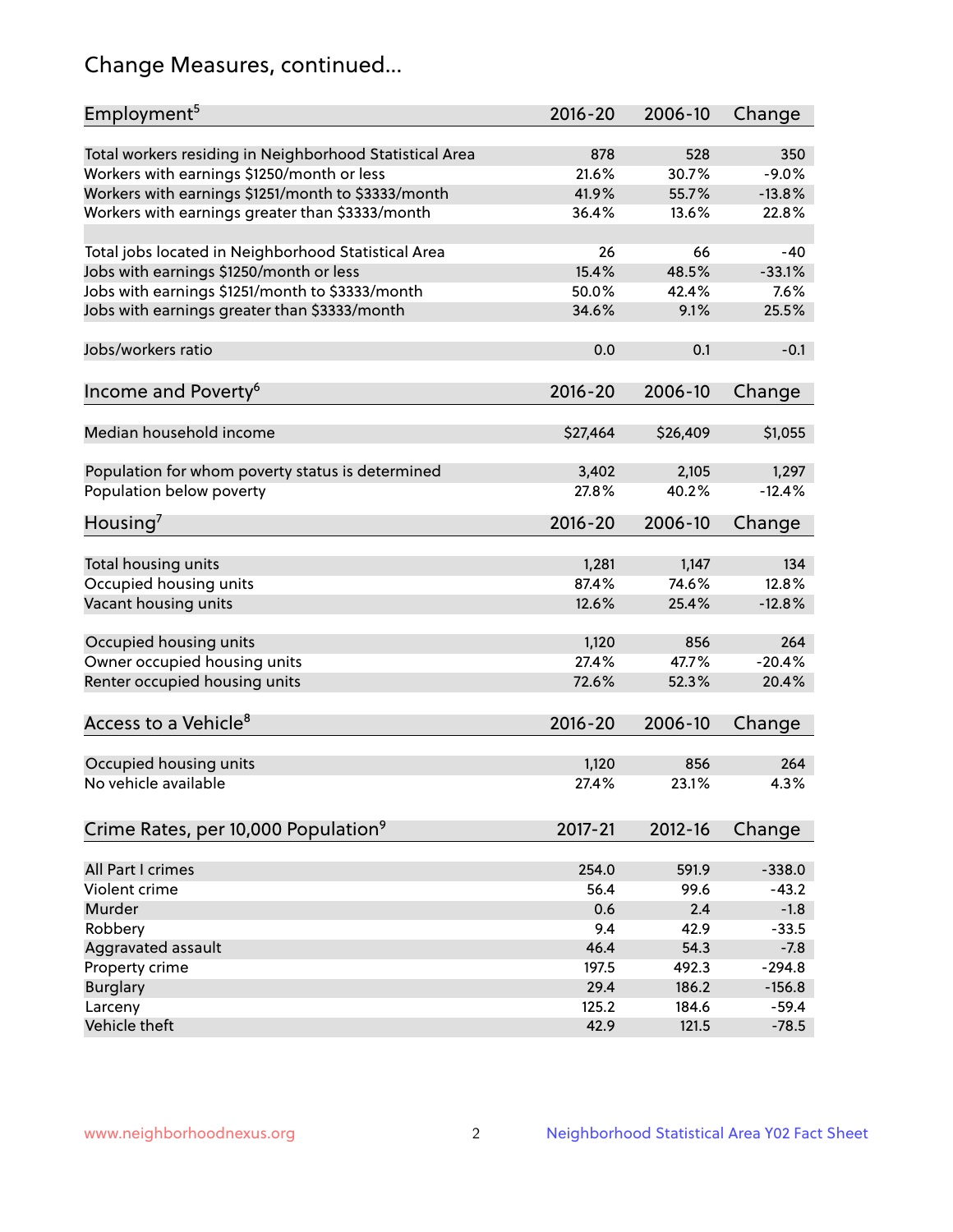# Current Data: Demographic

| Sex and Age, 2016-20 <sup>10</sup>                    | Estimate        | Margin of Error |
|-------------------------------------------------------|-----------------|-----------------|
| Total population                                      | 3,402           | ±1,934          |
| Male                                                  | 46.2%           | ±20.4%          |
| Female                                                | 53.8%           | ±39.1%          |
| Under 5 years                                         | 10.2%           | $\pm$ 6.4%      |
| 5 to 9 years                                          | 13.4%           | $\pm$ 6.0%      |
| 10 to 14 years                                        | 9.7%            | $\pm$ 4.9%      |
| 15 to 19 years                                        | 3.1%            | ±1.8%           |
| 20 to 24 years                                        | 12.3%           | $\pm$ 14.4%     |
| 25 to 34 years                                        | 9.3%            | $\pm$ 6.6%      |
| 35 to 44 years                                        | 19.8%           | $\pm$ 5.9%      |
| 45 to 54 years                                        | 4.8%            | $\pm$ 3.7%      |
| 55 to 59 years                                        | 4.4%            | $\pm$ 3.4%      |
| 60 to 64 years                                        | 1.1%            | $\pm 1.1\%$     |
| 65 to 74 years                                        | 8.1%            | $\pm$ 5.8%      |
| 75 to 84 years                                        | 2.8%            | ±1.6%           |
| 85 years and over                                     | 0.9%            | $\pm 1.1\%$     |
| Median age (years)                                    | 26.5            | $\pm$ 3.7       |
| Race and Ethnicity, 2016-20 <sup>11</sup>             | <b>Estimate</b> | Margin of Error |
| Total population                                      | 3,402           | $\pm$ 1,934     |
| Hispanic or Latino (of any race)                      | 2.2%            | $\pm 2.0\%$     |
| Not Hispanic or Latino                                | 97.8%           | $\pm$ 8.7%      |
| White alone                                           | 2.0%            | $\pm 1.3\%$     |
| Black or African American alone                       | 94.0%           | $\pm$ 17.8%     |
| American Indian and Alaska Native alone               | 0.0%            | $\pm$ 0.5%      |
| Asian alone                                           | 0.0%            | $\pm$ 0.5%      |
| Native Hawaiian and other Pacific Islander alone      | 0.0%            | $\pm$ 0.5%      |
| Some other race alone                                 | 0.1%            | $\pm$ 0.6%      |
| Two or more races                                     | 1.8%            | $\pm 2.7\%$     |
| U.S. Citizenship Status, 2016-20 <sup>12</sup>        | <b>Estimate</b> | Margin of Error |
| Foreign-born population                               | 42              | $\pm$ 46        |
| Naturalized U.S. citizen                              | 100.0%          | $\pm 0.0\%$     |
| Not a U.S. citizen                                    | 0.0%            | $\pm$ 37.6%     |
| Citizen, Voting Age Population, 2016-20 <sup>13</sup> | Estimate        | Margin of Error |
| Citizen, 18 and over population                       | 2,194           | $\pm$ 928       |
| Male                                                  | 48.7%           | $\pm$ 34.6%     |
| Female                                                | 51.3%           | $\pm 25.2\%$    |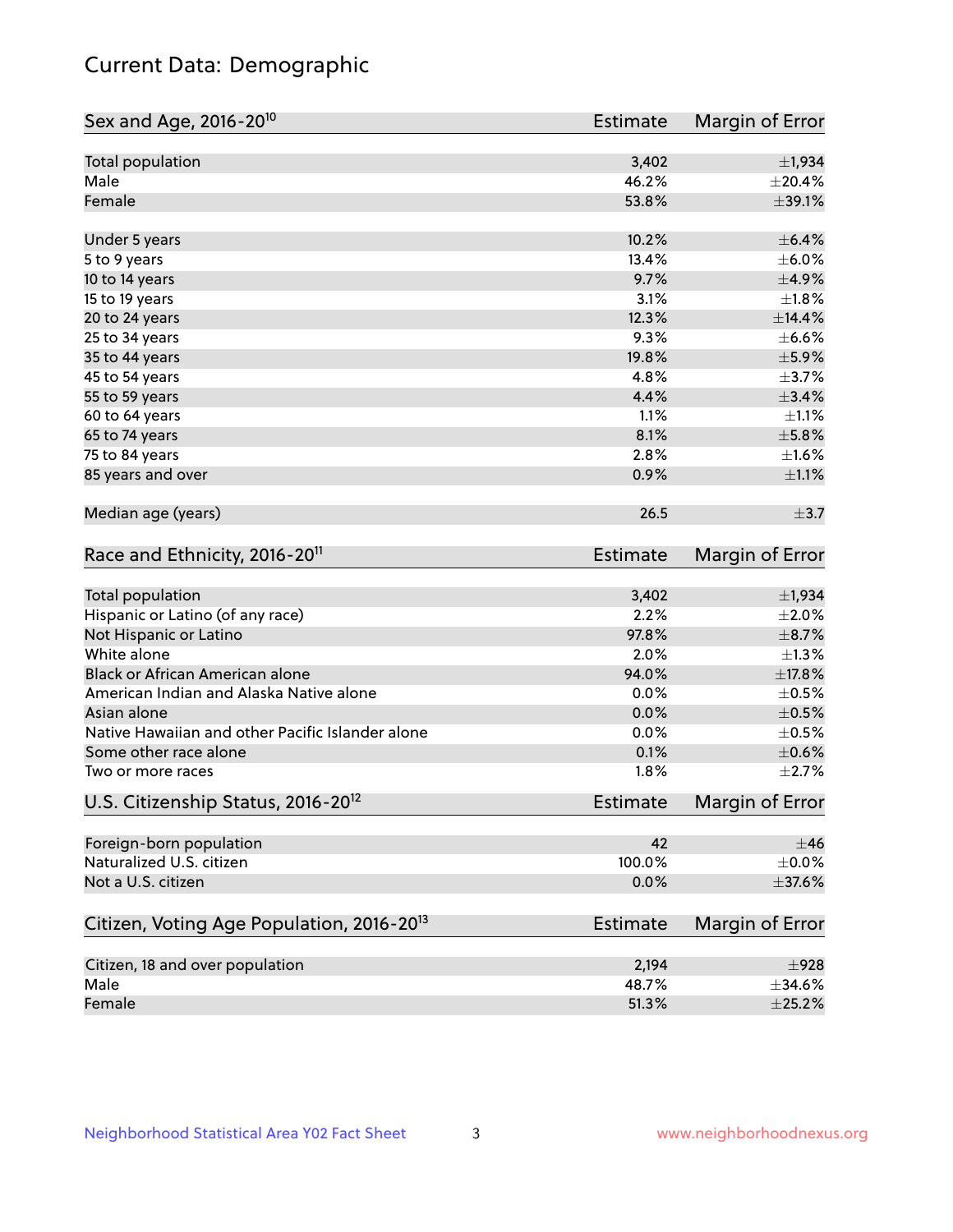# Current Data: Economic

| Income, 2016-20 <sup>14</sup>                           | Estimate | Margin of Error |
|---------------------------------------------------------|----------|-----------------|
|                                                         |          |                 |
| All households                                          | 1,120    | $\pm 257$       |
| Less than \$10,000                                      | 16.2%    | $\pm$ 6.3%      |
| \$10,000 to \$14,999                                    | 11.6%    | $\pm$ 6.5%      |
| \$15,000 to \$24,999                                    | 19.2%    | $\pm$ 9.5%      |
| \$25,000 to \$34,999                                    | 9.0%     | $\pm$ 6.0%      |
| \$35,000 to \$49,999                                    | 10.1%    | $\pm$ 7.1%      |
| \$50,000 to \$74,999                                    | 19.5%    | $\pm 20.3\%$    |
| \$75,000 to \$99,999                                    | 5.3%     | $\pm$ 4.2%      |
| \$100,000 to \$149,999                                  | 6.1%     | $\pm$ 4.2%      |
| \$150,000 to \$199,999                                  | 1.9%     | $\pm 4.1\%$     |
| \$200,000 or more                                       | 1.0%     | $\pm$ 1.4%      |
| Median household income (dollars)                       | \$27,464 | $\pm$ 5,638     |
| Mean household income (dollars)                         | \$41,547 | ±10,865         |
| Households with earnings                                | 64.2%    | $\pm$ 17.8%     |
| Mean earnings (dollars)                                 | \$54,524 | ±10,975         |
| Households with Social Security                         | 29.6%    | $\pm$ 3.7%      |
| Mean Social Security income (dollars)                   | \$12,602 | $\pm$ 1,639     |
| Households with retirement income                       | 12.5%    | ±5.4%           |
| Mean retirement income (dollars)                        | \$15,770 | $\pm$ 7,514     |
| Households with Supplemental Security Income            | 7.6%     | $\pm$ 5.7%      |
| Mean Supplemental Security Income (dollars)             | \$5,652  | $\pm$ 1,365     |
| Households with cash public assistance income           | 0.7%     | $\pm1.0\%$      |
| Mean cash public assistance income (dollars)            | \$0      | $\pm 0$         |
| Households with Food Stamp/SNAP benefits in the past 12 | 41.2%    | ±20.8%          |
| months                                                  |          |                 |
| Family households                                       | 596      | $\pm 254$       |
| Less than \$10,000                                      | 13.8%    | $\pm$ 7.5%      |
| \$10,000 to \$14,999                                    | 2.7%     | $\pm$ 4.4%      |
| \$15,000 to \$24,999                                    | 11.2%    | $\pm$ 8.2%      |
| \$25,000 to \$34,999                                    | 12.1%    | $\pm$ 9.0%      |
| \$35,000 to \$49,999                                    | 6.9%     | $\pm$ 5.9%      |
| \$50,000 to \$74,999                                    | 31.9%    | $\pm$ 36.3%     |
| \$75,000 to \$99,999                                    | 6.5%     | $\pm$ 6.9%      |
| \$100,000 to \$149,999                                  | 12.3%    | $\pm$ 8.6%      |
| \$150,000 to \$199,999                                  | 1.1%     | $\pm$ 3.1%      |
| \$200,000 or more                                       | 1.5%     | $\pm 2.6\%$     |
| Median family income (dollars)                          | \$51,097 | ±7,385          |
| Mean family income (dollars)                            | \$52,480 | ±11,823         |
|                                                         |          |                 |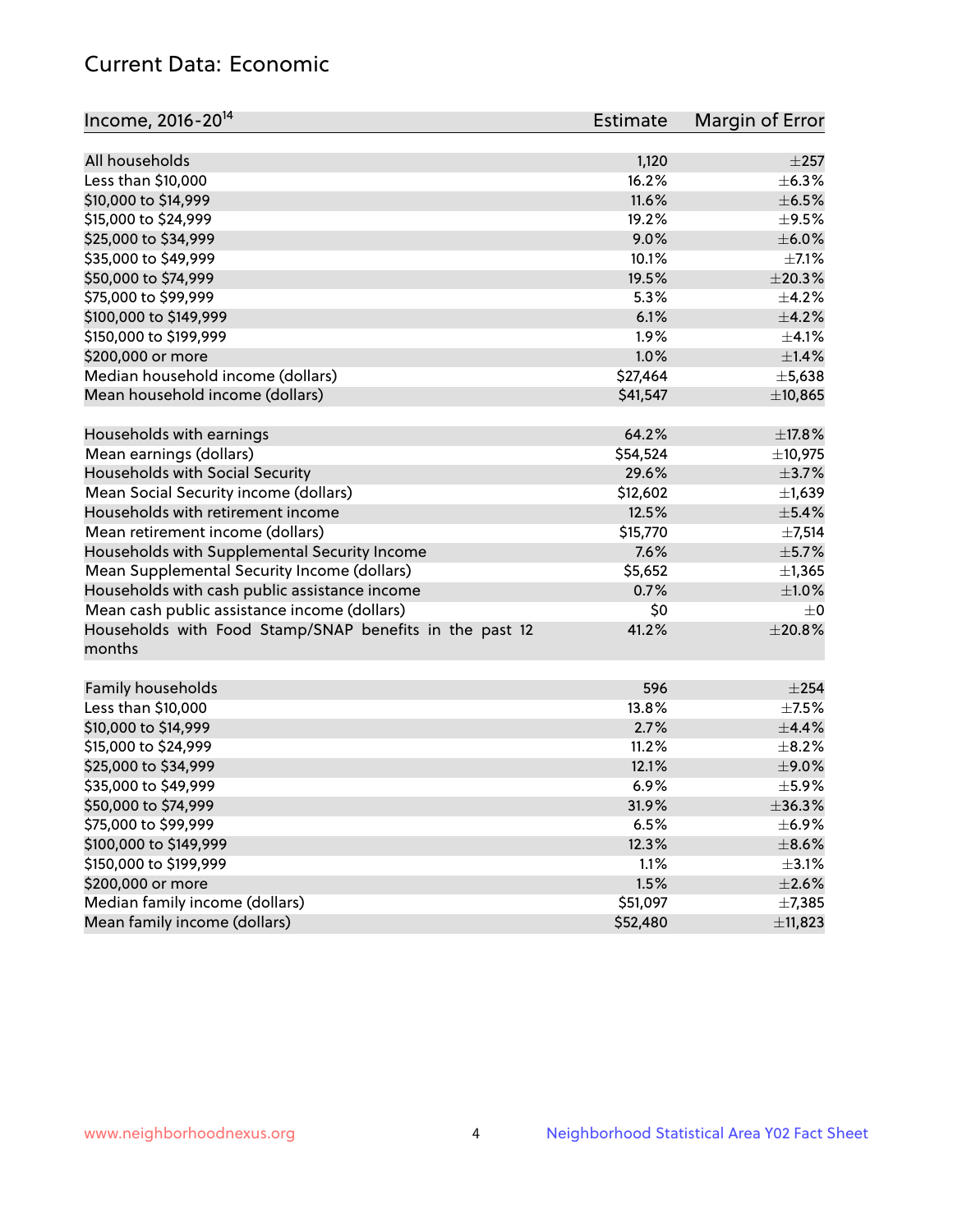# Current Data: Economic, continued...

| Income, 2016-20, continued <sup>15</sup>                                                   | <b>Estimate</b> | Margin of Error        |
|--------------------------------------------------------------------------------------------|-----------------|------------------------|
|                                                                                            |                 |                        |
| Nonfamily households                                                                       | 524<br>\$19,440 | $\pm$ 123<br>±3,487    |
| Median nonfamily income (dollars)                                                          |                 |                        |
| Mean nonfamily income (dollars)                                                            | \$25,916        | $\pm$ 7,523            |
| Median earnings for workers (dollars)                                                      | \$33,646        | ±4,809                 |
| Median earnings for male full-time, year-round workers<br>(dollars)                        | \$48,355        | ±13,490                |
| Median earnings for female full-time, year-round workers<br>(dollars)                      | \$32,483        | ±3,950                 |
| Per capita income (dollars)                                                                | \$14,908        | ±10,533                |
| Families Below Poverty Level, 2016-20 <sup>16</sup>                                        | <b>Estimate</b> | <b>Margin of Error</b> |
|                                                                                            |                 |                        |
| <b>All Families</b>                                                                        | 596             | $\pm 254$              |
| Percent below poverty                                                                      | 31.1%           | $\pm$ 9.0%             |
| Families with related children under 18 years                                              | 461             | $\pm 260$              |
| Percent below poverty                                                                      | 27.6%           | ±10.8%                 |
| Families with related children under 5 years only                                          | 44              | $+54$                  |
| Percent below poverty                                                                      | 20.4%           | ±66.7%                 |
| Married couple families                                                                    | 253             | ±241                   |
| Percent below poverty                                                                      | 6.7%            | $\pm$ 8.5%             |
| Married couple families with related children under 18 years                               | 203             | $\pm 229$              |
| Percent below poverty                                                                      | 0.0%            | ±7.7%                  |
| Married couple families with related children under 5 years                                | 35              | ±40                    |
| Percent below poverty                                                                      | 0.0%            | ±44.7%                 |
|                                                                                            |                 |                        |
| Families with female householder, no spouse present                                        | 310             | $\pm$ 124              |
| Percent below poverty                                                                      | 52.1%           | ±20.5%                 |
| Families with female householder, no spouse present with                                   | 225             | $\pm$ 115              |
| related children under 18 years                                                            |                 |                        |
| Percent below poverty                                                                      | 53.6%           | $+24.2%$               |
| Families with female householder, no spouse present with<br>related children under 5 years | 9               | $\pm 27$               |
| Percent below poverty                                                                      | 100.0%          | ±389.9%                |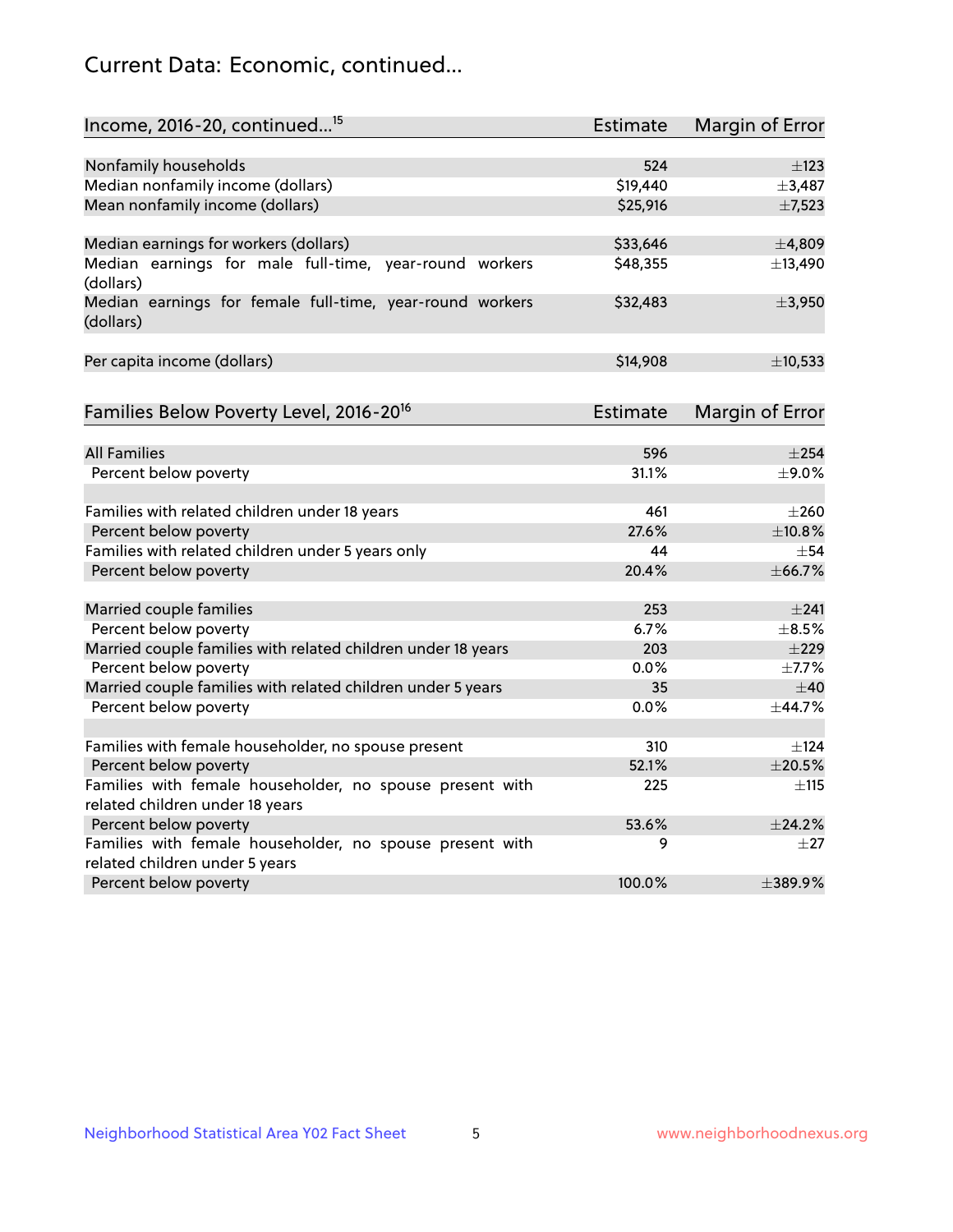# Current Data: Economic, continued...

| People Below Poverty Level, 2016-20 <sup>17</sup> | <b>Estimate</b> | Margin of Error |
|---------------------------------------------------|-----------------|-----------------|
|                                                   |                 |                 |
| Total population                                  | 3,402           | $\pm$ 1,934     |
| Percent below poverty                             | 27.8%           | $\pm$ 19.6%     |
| Population under 18 years                         | 1,208           | $\pm$ 516       |
| Percent below poverty                             | 31.9%           | $\pm 2.3\%$     |
| Population 18 years and over                      | 2,194           | $\pm 734$       |
| Percent below poverty                             | 25.5%           | $+11.4%$        |
| Population 18 to 64 years                         | 1,791           | $\pm 720$       |
| Percent below poverty                             | 17.4%           | $\pm 1.8\%$     |
| Population 65 years and over                      | 403             | $\pm$ 143       |
| Percent below poverty                             | 61.4%           | ±13.7%          |

| Poverty by Race/Ethnicity, 2016-20 <sup>18</sup> | <b>Estimate</b> | Margin of Error |
|--------------------------------------------------|-----------------|-----------------|
|                                                  |                 |                 |
| Non-Hispanic White population                    | 68              | $\pm$ 58        |
| Percent below poverty                            | 23.9%           | $\pm 28.7\%$    |
| <b>Black population</b>                          | 3,199           | $\pm$ 1,916     |
| Percent below poverty                            | 29.0%           | $\pm 21.3\%$    |
| Asian population                                 | 0               | ±16             |
| Percent below poverty                            |                 |                 |
| Hispanic or Latino population                    | 73              | $\pm$ 81        |
| Percent below poverty                            | 0.4%            | $\pm$ 19.2%     |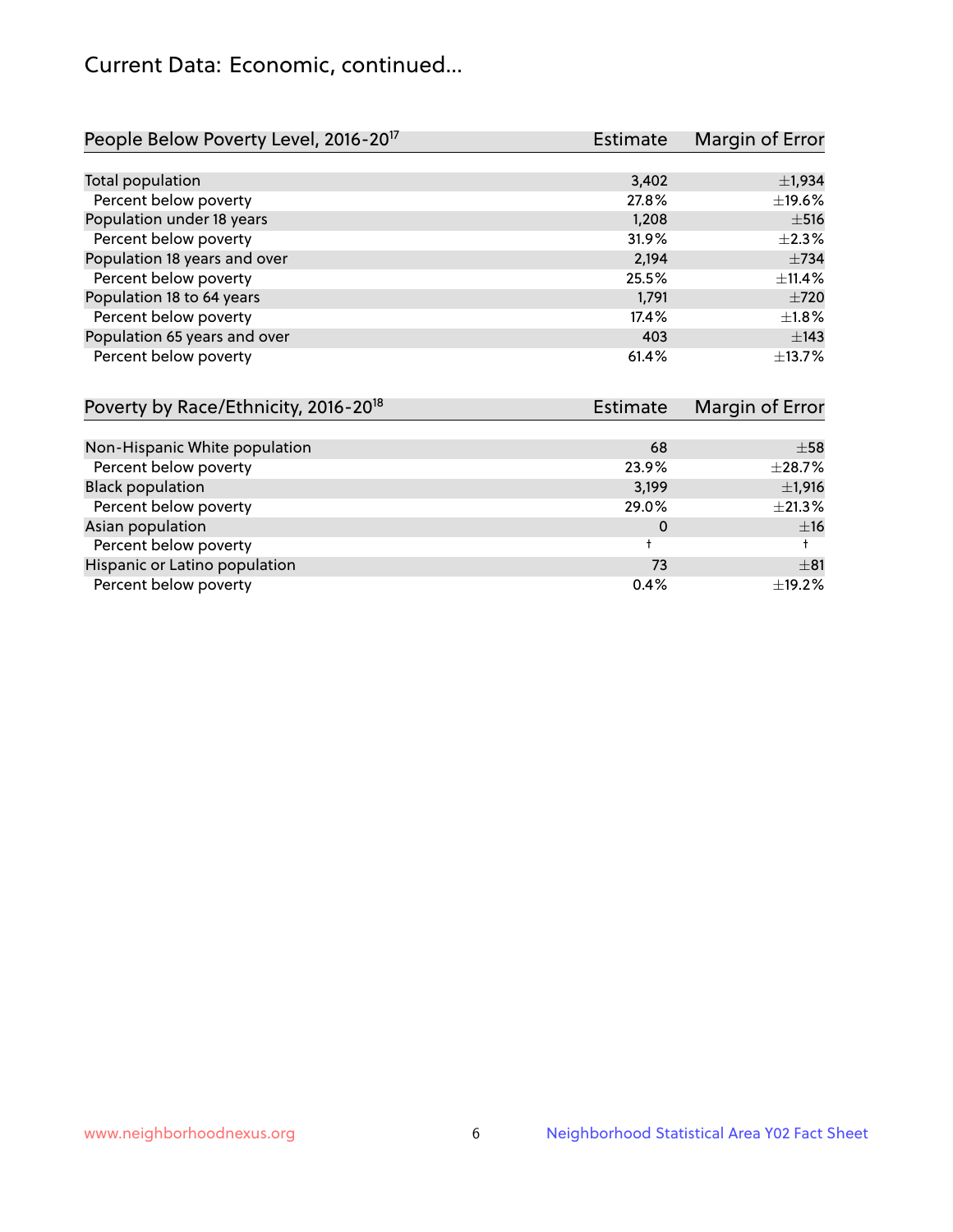# Current Data: Employment

| Employment Status, 2016-20 <sup>19</sup>                                    | <b>Estimate</b> | Margin of Error  |
|-----------------------------------------------------------------------------|-----------------|------------------|
|                                                                             |                 |                  |
| Population 16 years and over                                                | 2,224           | $\pm$ 1,136      |
| In labor force                                                              | 60.0%           | ±41.6%           |
| Civilian labor force                                                        | 59.8%           | $\pm$ 41.5%      |
| Employed                                                                    | 39.4%           | $\pm$ 24.5%      |
| Unemployed                                                                  | 20.4%           | ±22.4%           |
| <b>Armed Forces</b>                                                         | 0.2%            | $\pm$ 3.1%       |
| Not in labor force                                                          | 40.0%           | $\pm$ 27.1%      |
| Civilian labor force                                                        | 1,329           | $\pm 626$        |
| <b>Unemployment Rate</b>                                                    | 34.1%           | ±38.0%           |
| Females 16 years and over                                                   | 1,151           | $\pm 284$        |
| In labor force                                                              | 59.1%           | $\pm 21.1\%$     |
| Civilian labor force                                                        | 59.1%           | $\pm 21.1\%$     |
| Employed                                                                    | 54.3%           | $\pm 21.3\%$     |
|                                                                             |                 |                  |
| Own children of the householder under 6 years                               | 406             | $\pm$ 299        |
| All parents in family in labor force                                        | 40.9%           | ±40.8%           |
|                                                                             |                 |                  |
| Own children of the householder 6 to 17 years                               | 772             | $\pm$ 557        |
| All parents in family in labor force                                        | 43.8%           | ±39.4%           |
|                                                                             |                 |                  |
| Industry, 2016-20 <sup>20</sup>                                             | Estimate        | Margin of Error  |
|                                                                             |                 |                  |
| Civilian employed population 16 years and over                              | 876             | $\pm$ 312        |
| Agriculture, forestry, fishing and hunting, and mining                      | 0.0%            | $\pm 2.5\%$      |
| Construction                                                                | 1.4%            | $\pm 3.6\%$      |
| Manufacturing                                                               | 5.5%            | $\pm$ 6.0%       |
| Wholesale trade                                                             | 2.6%            | $\pm 4.6\%$      |
| Retail trade                                                                | 9.0%            | $\pm$ 6.2%       |
| Transportation and warehousing, and utilities                               | 6.9%            | $\pm$ 5.2%       |
| Information                                                                 | 4.2%            | $\pm$ 5.5 $\!\%$ |
| Finance and insurance, and real estate and rental and leasing               | 1.8%            | $\pm$ 3.2%       |
| Professional, scientific, and management, and administrative                | 9.4%            | ±6.3%            |
| and waste management services                                               |                 |                  |
| Educational services, and health care and social assistance                 | 16.1%           | $\pm$ 8.8%       |
| Arts, entertainment, and recreation, and accommodation and<br>food services | 15.7%           | $\pm$ 8.4%       |
| Other services, except public administration                                | 0.3%            | $\pm 2.6\%$      |
| Public administration                                                       | 27.2%           | $\pm 25.6\%$     |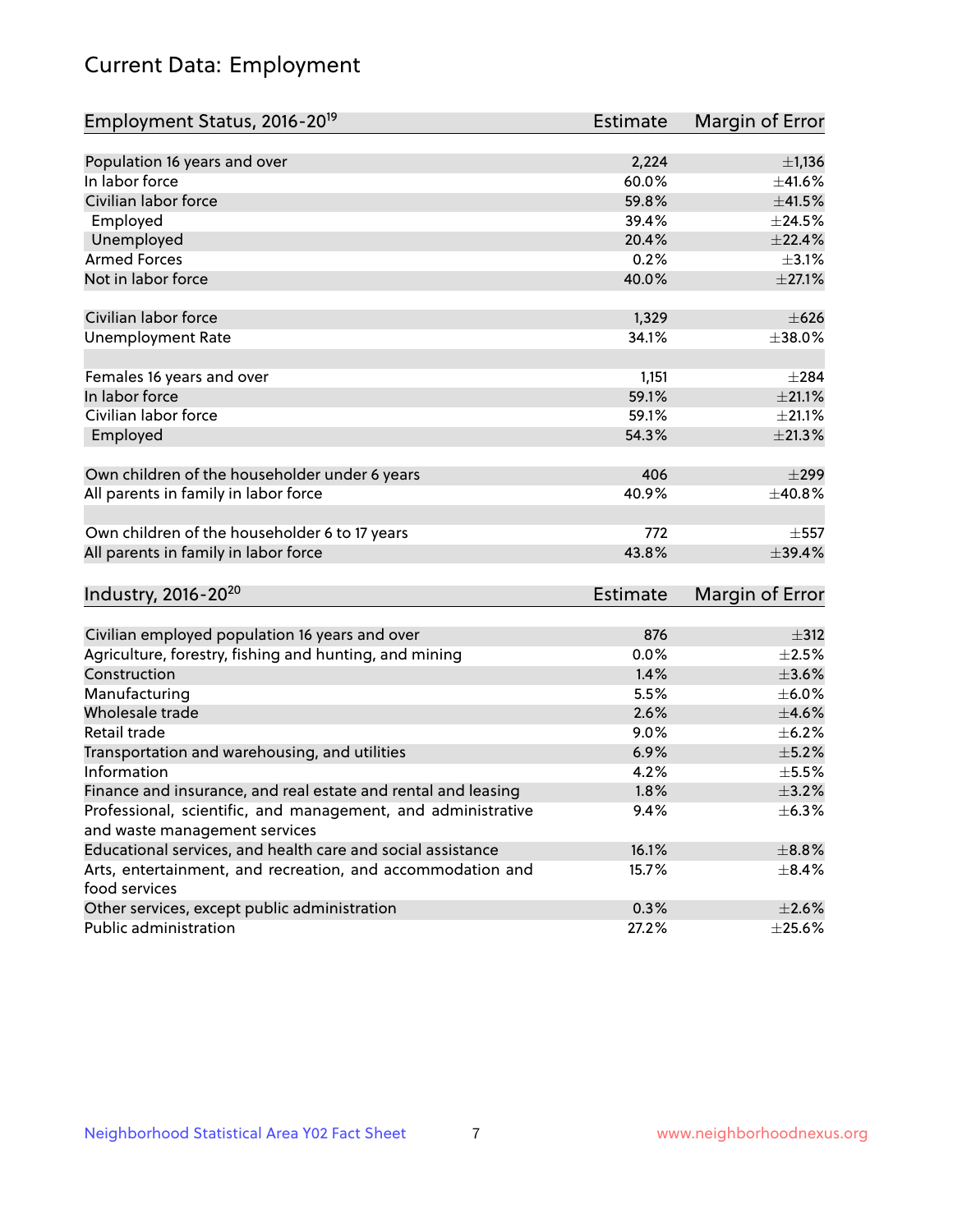# Current Data: Employment, continued...

| Occupation, 2016-20 <sup>21</sup>                                                                       | Estimate | Margin of Error |
|---------------------------------------------------------------------------------------------------------|----------|-----------------|
| Civilian employed population 16 years and over                                                          | 876      | $\pm$ 312       |
| Management, business, science, and arts occupations                                                     | 39.7%    | $\pm$ 9.1%      |
| Service occupations                                                                                     | 12.2%    | $\pm$ 8.6%      |
| Sales and office occupations                                                                            | 34.9%    | ±24.8%          |
| Natural resources, construction, and maintenance occupations                                            | 2.7%     | $\pm$ 4.2%      |
| Production, transportation, and material moving occupations                                             | 10.6%    | $\pm$ 6.9%      |
| Class of Worker, 2016-20 <sup>22</sup>                                                                  | Estimate | Margin of Error |
| Civilian employed population 16 years and over                                                          | 876      | $\pm$ 312       |
| Private wage and salary workers                                                                         | 59.3%    | $\pm 27.0\%$    |
| Government workers                                                                                      | 37.3%    | $\pm 25.8\%$    |
| Self-employed in own not incorporated business workers                                                  | 3.3%     | $\pm$ 5.0%      |
| Unpaid family workers                                                                                   | 0.0%     | $\pm 2.5\%$     |
|                                                                                                         |          |                 |
| Job Flows, 2019 <sup>23</sup>                                                                           |          | 2019            |
| Total Jobs in Neighborhood Statistical Area                                                             |          | 26              |
| Held by residents of Neighborhood Statistical Area                                                      |          | 0.0%            |
| Held by non-residents of Neighborhood Statistical Area                                                  |          | 100.0%          |
| Jobs by Industry Sector, 2019 <sup>24</sup>                                                             |          | 2019            |
| Total Jobs in Neighborhood Statistical Area                                                             |          | 26              |
| <b>Goods Producing sectors</b>                                                                          |          | 0.0%            |
| Trade, Transportation, and Utilities sectors                                                            |          | 26.9%           |
| All Other Services sectors                                                                              |          | 73.1%           |
| Total Jobs in Neighborhood Statistical<br>held<br>by<br>Area<br>Neighborhood Statistical Area residents |          | 0               |
| <b>Goods Producing sectors</b>                                                                          |          | t               |
| Trade, Transportation, and Utilities sectors<br>All Other Services sectors                              |          | t<br>t          |
|                                                                                                         |          |                 |
| Jobs by Earnings, 2019 <sup>25</sup>                                                                    |          | 2019            |
| Total Jobs in Neighborhood Statistical Area                                                             |          | 26              |
| Jobs with earnings \$1250/month or less                                                                 |          | 15.4%           |
| Jobs with earnings \$1251/month to \$3333/month                                                         |          | 50.0%           |
| Jobs with earnings greater than \$3333/month                                                            |          | 34.6%           |
| Neighborhood Statistical<br>Jobs<br>in<br>Area<br>held<br>by<br>Total                                   |          | 0               |
| Neighborhood Statistical Area residents                                                                 |          |                 |
| Jobs with earnings \$1250/month or less                                                                 |          | t               |
| Jobs with earnings \$1251/month to \$3333/month                                                         |          | t               |
| Jobs with earnings greater than \$3333/month                                                            |          | t               |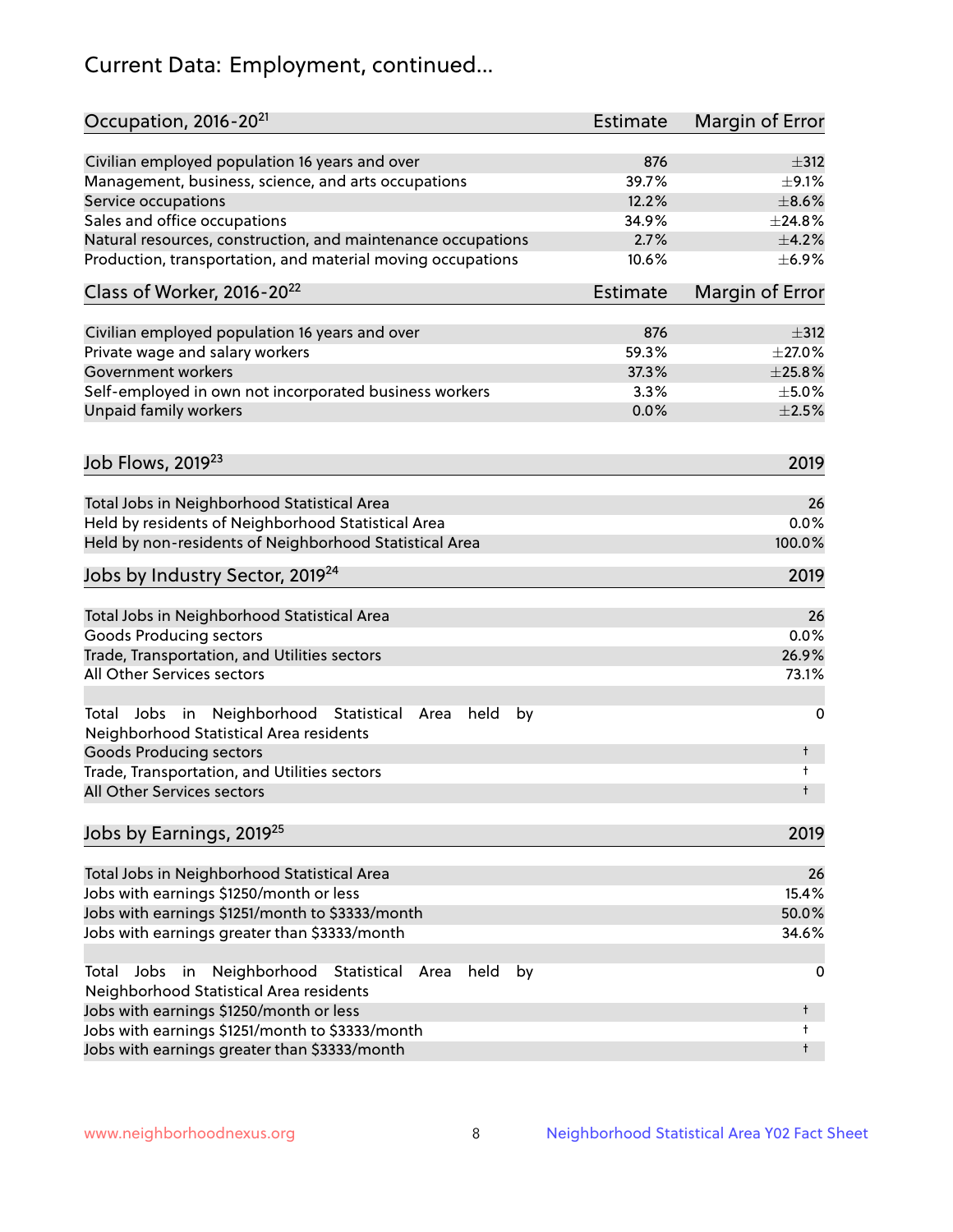# Current Data: Employment, continued...

| Jobs by Age of Worker, 2019 <sup>26</sup>                                                      | 2019  |
|------------------------------------------------------------------------------------------------|-------|
|                                                                                                |       |
| Total Jobs in Neighborhood Statistical Area                                                    | 26    |
| Jobs with workers age 29 or younger                                                            | 19.2% |
| Jobs with workers age 30 to 54                                                                 | 61.5% |
| Jobs with workers age 55 or older                                                              | 19.2% |
|                                                                                                |       |
| Total Jobs in Neighborhood Statistical Area held by<br>Neighborhood Statistical Area residents | 0     |
| Jobs with workers age 29 or younger                                                            |       |
| Jobs with workers age 30 to 54                                                                 |       |
| Jobs with workers age 55 or older                                                              |       |

### Current Data: Education

| School Enrollment, 2016-20 <sup>27</sup>       | Estimate | Margin of Error |
|------------------------------------------------|----------|-----------------|
|                                                |          |                 |
| Population 3 years and over enrolled in school | 630      | $\pm 218$       |
| Nursery school, preschool                      | 3.8%     | $\pm$ 5.0%      |
| Kindergarten                                   | 11.1%    | $\pm$ 9.9%      |
| Elementary school (grades 1-8)                 | 51.7%    | $+17.2%$        |
| High school (grades 9-12)                      | 16.4%    | ±11.8%          |
| College or graduate school                     | 17.0%    | ±10.3%          |

| <b>Estimate</b> | Margin of Error |
|-----------------|-----------------|
|                 |                 |
| 1,744           | $\pm 624$       |
| 5.0%            | $\pm$ 3.9%      |
| 12.2%           | $\pm$ 4.5%      |
| 23.7%           | $\pm 1.7\%$     |
| 8.3%            | $\pm$ 4.3%      |
| 22.0%           | $\pm$ 19.4%     |
| 15.4%           | ±12.3%          |
| 13.3%           | $\pm$ 6.4%      |
|                 |                 |
| 82.8%           | $+40.8%$        |
| 28.8%           | $\pm$ 11.8%     |
|                 |                 |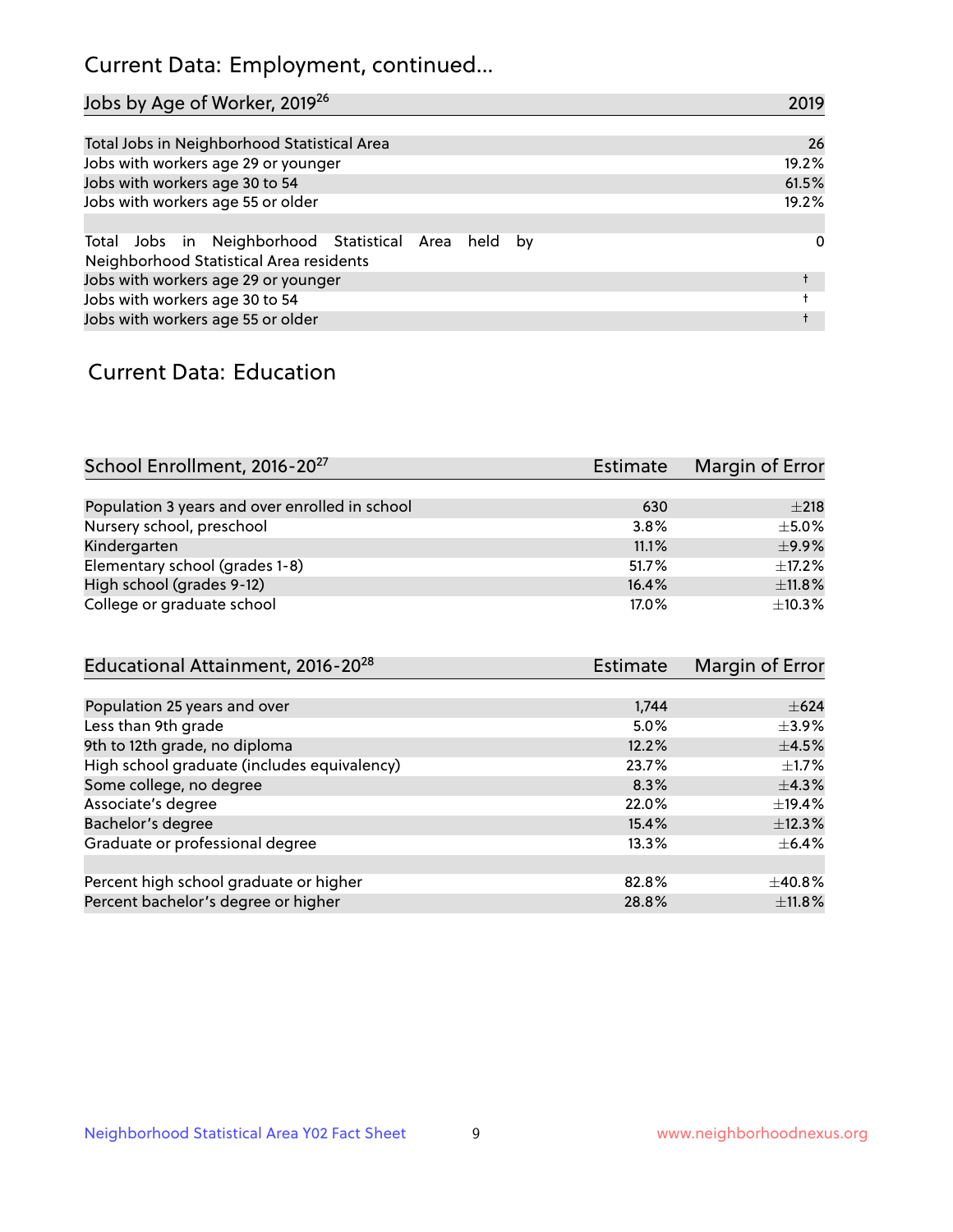# Current Data: Housing

| Households by Type, 2016-20 <sup>29</sup>            | <b>Estimate</b> | Margin of Error |
|------------------------------------------------------|-----------------|-----------------|
|                                                      |                 |                 |
| Total households                                     | 1,120           | $\pm 257$       |
| Family households (families)                         | 53.2%           | ±19.1%          |
| With own children under 18 years                     | 33.7%           | $\pm 20.1\%$    |
| Married-couple family                                | 22.6%           | ±20.7%          |
| With own children of the householder under 18 years  | 18.1%           | ±19.9%          |
| Male householder, no spouse present, family          | 3.0%            | $\pm$ 3.9%      |
| With own children of the householder under 18 years  | 0.6%            | $\pm 2.3\%$     |
| Female householder, no spouse present, family        | 27.7%           | $\pm$ 5.2%      |
| With own children of the householder under 18 years  | 15.0%           | $\pm$ 5.7%      |
| Nonfamily households                                 | 46.8%           | $\pm 2.5\%$     |
| Householder living alone                             | 44.0%           | $\pm$ 4.4%      |
| 65 years and over                                    | 22.9%           | ±4.8%           |
|                                                      |                 |                 |
| Households with one or more people under 18 years    | 41.2%           | ±19.4%          |
| Households with one or more people 65 years and over | 32.7%           | $\pm$ 9.6%      |
|                                                      |                 |                 |
| Average household size                               | 3.04            | ±1.58           |
| Average family size                                  | 4.68            | $\pm 2.59$      |
| Housing Occupancy, 2016-20 <sup>30</sup>             | <b>Estimate</b> | Margin of Error |
| Total housing units                                  | 1,281           | $\pm 247$       |
| Occupied housing units                               | 87.4%           | $\pm$ 10.8%     |
| Vacant housing units                                 | 12.6%           | $\pm 4.5\%$     |
|                                                      |                 |                 |
| Homeowner vacancy rate                               | 6.4             | ±9.6            |
| Rental vacancy rate                                  | 2.2             | $+4.4$          |
| Units in Structure, 2016-20 <sup>31</sup>            | Estimate        | Margin of Error |
|                                                      |                 |                 |
| Total housing units                                  | 1,281           | $\pm$ 247       |
| 1-unit, detached                                     | 48.3%           | ±17.0%          |
| 1-unit, attached                                     | 9.2%            | $\pm$ 5.1%      |
| 2 units                                              | 5.6%            | ±3.4%           |
| 3 or 4 units                                         | 9.4%            | $\pm$ 7.9%      |
| 5 to 9 units                                         | 3.0%            | $\pm$ 3.4%      |
| 10 to 19 units                                       | 4.4%            | $\pm$ 4.4%      |
| 20 or more units                                     | 20.0%           | $\pm$ 7.1%      |
| Mobile home                                          | 0.0%            | $\pm 1.2\%$     |
| Boat, RV, van, etc.                                  | $0.0\%$         | $\pm$ 1.2%      |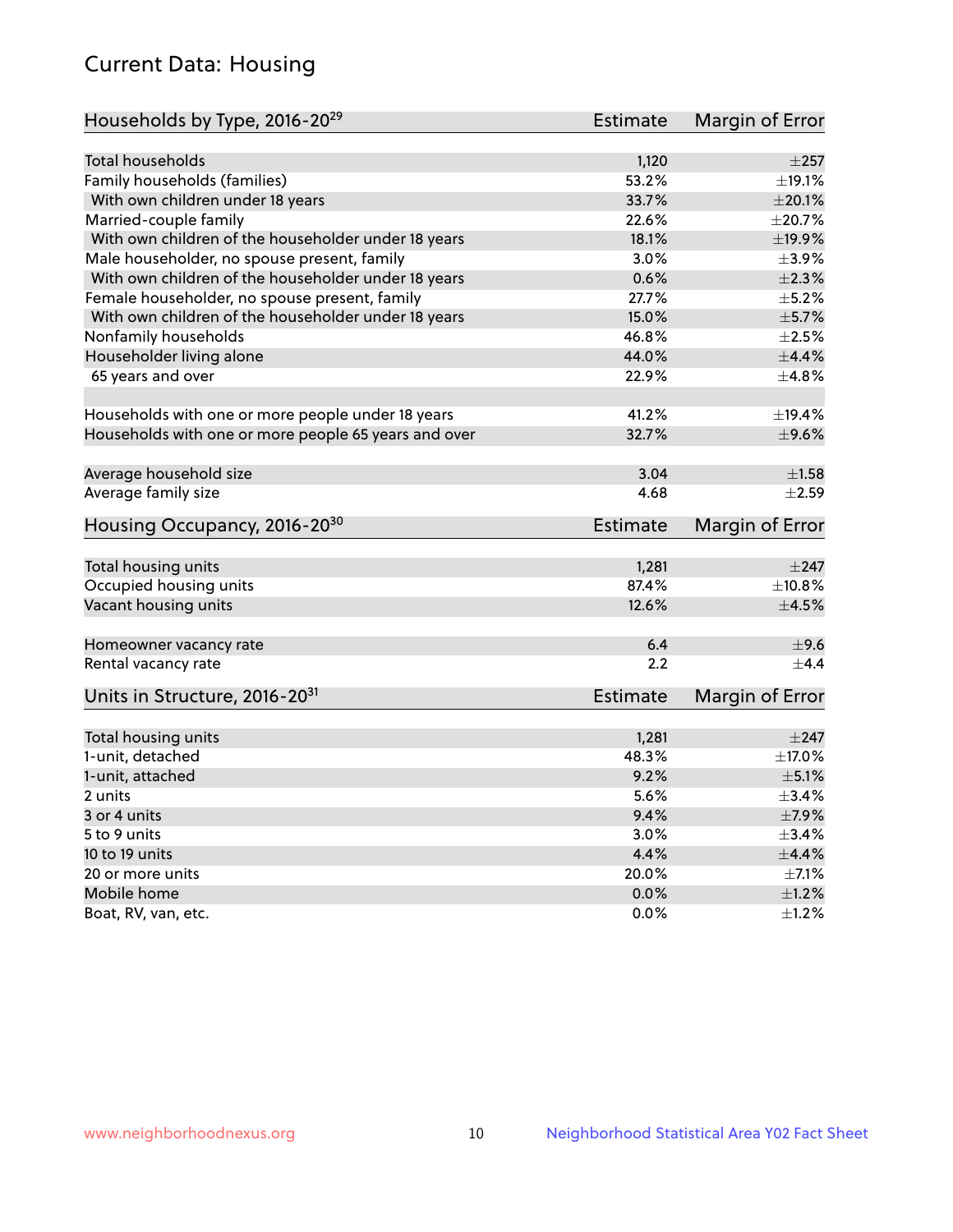# Current Data: Housing, continued...

| Year Structure Built, 2016-20 <sup>32</sup>    | <b>Estimate</b> | Margin of Error |
|------------------------------------------------|-----------------|-----------------|
| Total housing units                            | 1,281           | $\pm$ 247       |
| Built 2014 or later                            | 0.0%            | $\pm 1.2\%$     |
| Built 2010 to 2013                             | 2.0%            | $\pm 2.8\%$     |
| Built 2000 to 2009                             | 43.9%           | $\pm$ 17.5%     |
| Built 1990 to 1999                             | 8.3%            | ±4.8%           |
| Built 1980 to 1989                             | 9.2%            | $\pm$ 4.7%      |
| Built 1970 to 1979                             | 9.4%            | ±6.7%           |
| Built 1960 to 1969                             | 8.2%            | $\pm$ 5.4%      |
| Built 1950 to 1959                             | 10.0%           | $\pm$ 5.3%      |
| Built 1940 to 1949                             | 4.9%            | $\pm$ 5.6%      |
| Built 1939 or earlier                          | 4.1%            | $\pm$ 3.4%      |
| Housing Tenure, 2016-2033                      | <b>Estimate</b> | Margin of Error |
| Occupied housing units                         | 1,120           | $\pm 257$       |
| Owner-occupied                                 | 27.4%           | $\pm$ 7.3%      |
| Renter-occupied                                | 72.6%           | $\pm$ 16.5%     |
|                                                |                 |                 |
| Average household size of owner-occupied unit  | 2.26            | $\pm$ 0.47      |
| Average household size of renter-occupied unit | 3.33            | ±2.14           |
| Residence 1 Year Ago, 2016-20 <sup>34</sup>    | <b>Estimate</b> | Margin of Error |
| Population 1 year and over                     | 3,379           | $\pm$ 1,935     |
| Same house                                     | 90.7%           | $\pm 23.9\%$    |
| Different house in the U.S.                    | 9.3%            | $\pm$ 3.7%      |
| Same county                                    | 6.7%            | ±4.3%           |
| Different county                               | 2.6%            | $\pm 2.5\%$     |
| Same state                                     | 1.8%            | $\pm 2.5\%$     |
| Different state                                | 0.8%            | $\pm 1.1\%$     |
| Abroad                                         | 0.0%            | $\pm$ 0.5%      |
| Value of Housing Unit, 2016-20 <sup>35</sup>   | <b>Estimate</b> | Margin of Error |
| Owner-occupied units                           | 307             | $\pm 108$       |
| Less than \$50,000                             | 8.3%            | $\pm$ 16.6%     |
| \$50,000 to \$99,999                           | 21.9%           | ±19.2%          |
| \$100,000 to \$149,999                         | 12.2%           | ±14.9%          |
| \$150,000 to \$199,999                         | 7.9%            | $\pm$ 12.1%     |
| \$200,000 to \$299,999                         | 44.5%           | ±24.3%          |
| \$300,000 to \$499,999                         | 5.2%            | $\pm$ 7.6%      |
| \$500,000 to \$999,999                         | 0.0%            | $\pm$ 7.3%      |
| \$1,000,000 or more                            | 0.0%            | $\pm$ 8.9%      |
| Mortgage Status, 2016-20 <sup>36</sup>         | <b>Estimate</b> | Margin of Error |
|                                                |                 |                 |
| Owner-occupied units                           | 307             | $\pm$ 108       |
| Housing units with a mortgage                  | 75.0%           | $\pm$ 18.1%     |
| Housing units without a mortgage               | 25.0%           | ±16.2%          |

Neighborhood Statistical Area Y02 Fact Sheet 11 11 www.neighborhoodnexus.org

Housing units without a mortgage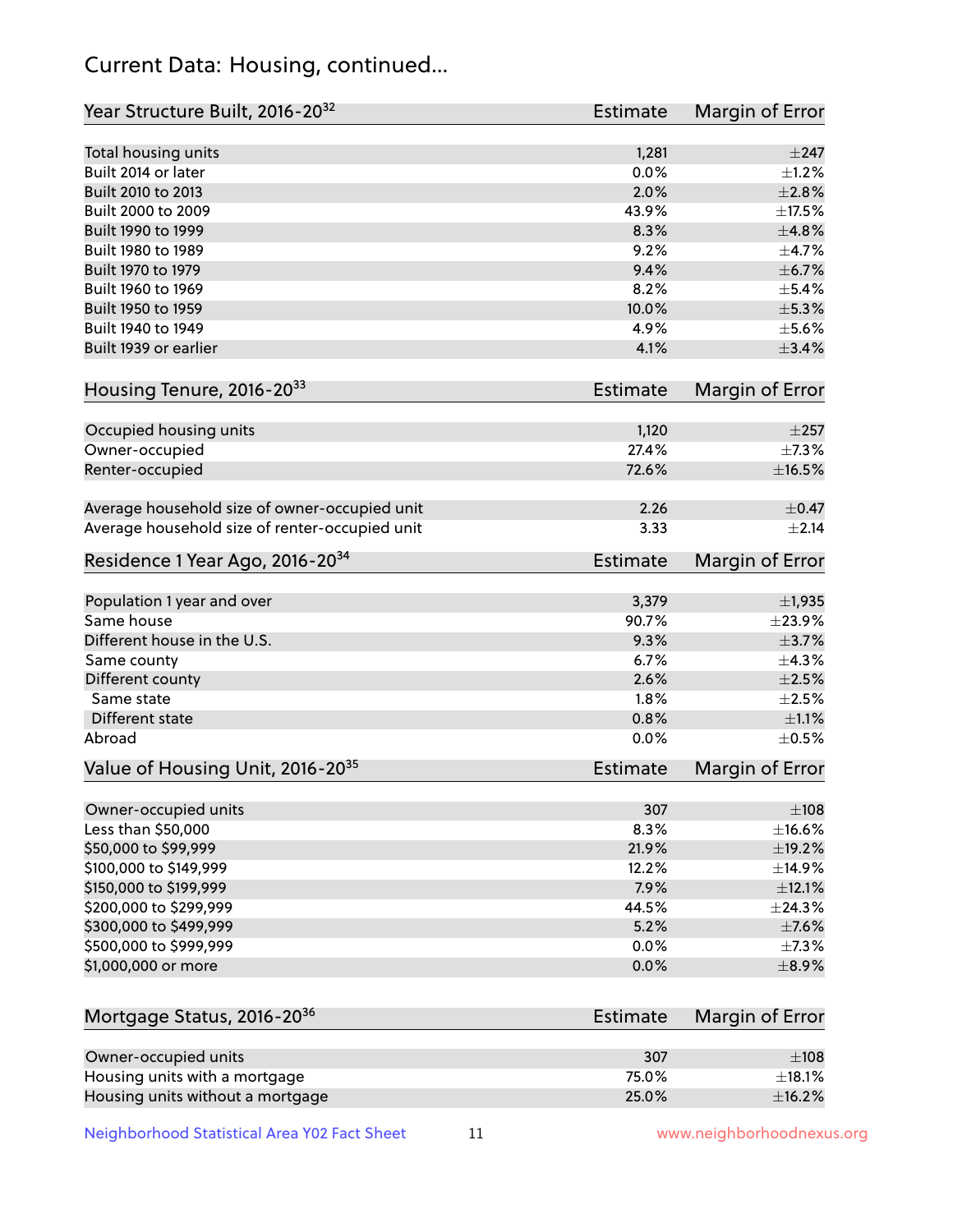# Current Data: Housing, continued...

| Selected Monthly Owner Costs, 2016-20 <sup>37</sup> | <b>Estimate</b> | Margin of Error |
|-----------------------------------------------------|-----------------|-----------------|
|                                                     |                 |                 |
| Housing units with a mortgage                       | 230             | $\pm$ 98        |
| Less than \$300                                     | 0.0%            | $\pm$ 9.7%      |
| \$300 to \$499                                      | 2.3%            | ±11.4%          |
| \$500 to \$999                                      | 42.5%           | $\pm$ 31.5%     |
| \$1,000 to \$1,499                                  | 13.7%           | ±14.2%          |
| \$1,500 to \$1,999                                  | 25.9%           | $\pm$ 17.5%     |
| \$2,000 to \$2,999                                  | 10.0%           | $\pm$ 16.0%     |
| \$3,000 or more                                     | 5.7%            | ±13.4%          |
|                                                     |                 |                 |
| Median (dollars)                                    | \$1,103         | $\pm$ 311       |
|                                                     |                 |                 |
| Housing units without a mortgage                    | 76              | $\pm$ 57        |
| Less than \$150                                     | 0.0%            | $\pm 29.1\%$    |
| \$150 to \$249                                      | 3.4%            | ±29.4%          |
| \$250 to \$349                                      | 25.0%           | ±37.4%          |
| \$350 to \$499                                      | 46.2%           | $\pm$ 48.6%     |
| \$500 to \$699                                      | 17.4%           | $\pm$ 53.9%     |
| \$700 or more                                       | 8.0%            | ±59.7%          |
|                                                     |                 |                 |
| Median (dollars)                                    | \$373           | $\pm 23$        |

| Selected Monthly Owner Costs as a Percentage of | <b>Estimate</b> | Margin of Error |
|-------------------------------------------------|-----------------|-----------------|
| Household Income, 2016-20 <sup>38</sup>         |                 |                 |
|                                                 |                 |                 |
| Housing units with a mortgage <sup>39</sup>     | 226             | ±111            |
| Less than 20.0 percent                          | 31.7%           | $\pm 21.1\%$    |
| 20.0 to 24.9 percent                            | 30.7%           | ±22.7%          |
| 25.0 to 29.9 percent                            | 15.8%           | $\pm$ 16.1%     |
| 30.0 to 34.9 percent                            | 19.9%           | $\pm 20.6\%$    |
| 35.0 percent or more                            | 2.0%            | $\pm$ 11.9%     |
|                                                 |                 |                 |
| Housing units without a mortgage <sup>40</sup>  | 68              | $\pm 74$        |
| Less than 10.0 percent                          | 7.2%            | $\pm$ 24.5%     |
| 10.0 to 14.9 percent                            | 0.0%            | $\pm 23.0\%$    |
| 15.0 to 19.9 percent                            | 6.8%            | $\pm$ 25.1%     |
| 20.0 to 24.9 percent                            | $0.0\%$         | $\pm 23.0\%$    |
| 25.0 to 29.9 percent                            | 4.6%            | ±24.8%          |
| 30.0 to 34.9 percent                            | 23.4%           | $\pm$ 30.3%     |
| 35.0 percent or more                            | 58.0%           | $\pm$ 55.8%     |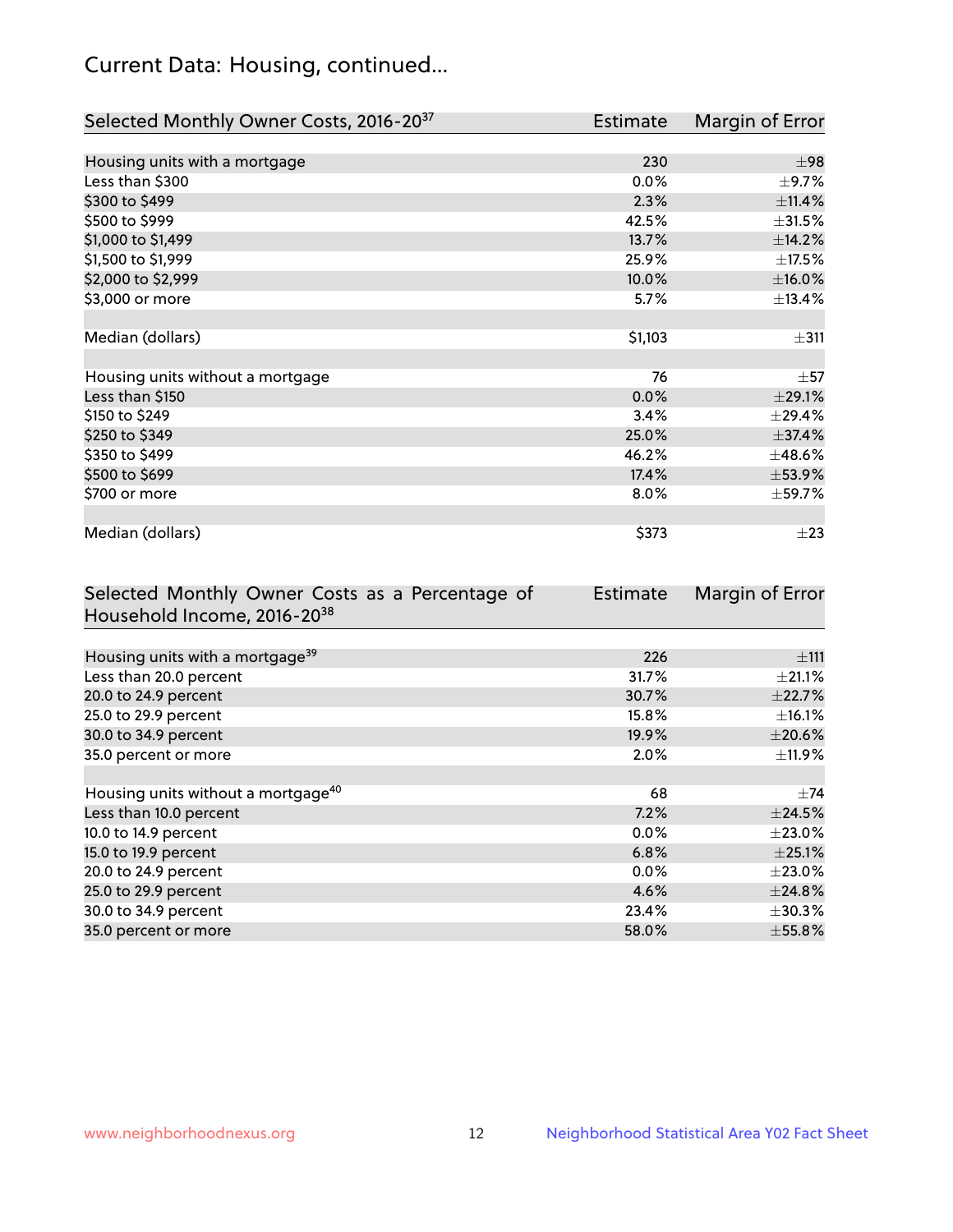# Current Data: Housing, continued...

| Gross Rent, 2016-20 <sup>41</sup>               | <b>Estimate</b> | Margin of Error |
|-------------------------------------------------|-----------------|-----------------|
|                                                 |                 |                 |
| Occupied units paying rent                      | 814             | $\pm 262$       |
| Less than \$200                                 | 6.3%            | $\pm$ 6.0%      |
| \$200 to \$499                                  | 6.3%            | $\pm$ 6.1%      |
| \$500 to \$749                                  | 18.3%           | ±10.6%          |
| \$750 to \$999                                  | 25.3%           | ±11.0%          |
| \$1,000 to \$1,499                              | 24.5%           | $\pm$ 7.2%      |
| \$1,500 to \$1,999                              | 1.8%            | $\pm 2.2\%$     |
| \$2,000 or more                                 | 17.4%           | ±27.4%          |
| Median (dollars)                                | \$931           | ±96             |
|                                                 |                 |                 |
| No rent paid                                    | $\mathbf 0$     | ±16             |
|                                                 |                 |                 |
| Gross Rent as a Percentage of Household Income, | <b>Estimate</b> | Margin of Error |
| $2016 - 20^{42}$                                |                 |                 |
|                                                 |                 |                 |
| Occupied units paying rent <sup>43</sup>        | 763             | $\pm 291$       |
| Less than 15.0 percent                          | 2.1%            | $\pm$ 4.2%      |
| 15.0 to 19.9 percent                            | 6.9%            | $\pm$ 5.3%      |
| 20.0 to 24.9 percent                            | 2.7%            | $\pm$ 3.5%      |
| 25.0 to 29.9 percent                            | 6.3%            | ±3.8%           |
| 30.0 to 34.9 percent                            | 17.4%           | $\pm$ 10.1%     |
| 35.0 percent or more                            | 64.7%           | ±24.8%          |

# Current Data: Transportation

| Commuting to Work, 2016-20 <sup>44</sup>  | <b>Estimate</b> | Margin of Error |
|-------------------------------------------|-----------------|-----------------|
|                                           |                 |                 |
| Workers 16 years and over                 | 854             | $\pm$ 304       |
| Car, truck, or van - drove alone          | 56.1%           | $\pm$ 27.1%     |
| Car, truck, or van - carpooled            | 5.0%            | $\pm$ 7.1%      |
| Public transportation (excluding taxicab) | 11.7%           | $\pm$ 8.6%      |
| Walked                                    | 0.0%            | $\pm1.8\%$      |
| Other means                               | 5.5%            | $\pm$ 7.2%      |
| Worked at home                            | 21.6%           | ±25.9%          |
|                                           |                 |                 |
| Mean travel time to work (minutes)        | 28.6            | $\pm$ 5.7       |

| Access to a Vehicle, 2016-20 <sup>45</sup> | Estimate | Margin of Error |
|--------------------------------------------|----------|-----------------|
|                                            |          |                 |
| Occupied housing units                     | 1,120    | $\pm 257$       |
| No vehicles available                      | 27.4%    | $+7.7%$         |
| 1 vehicle available                        | 58.0%    | $\pm 20.0\%$    |
| 2 vehicles available                       | 12.5%    | $+6.3%$         |
| 3 or more vehicles available               | 2.1%     | $+4.0%$         |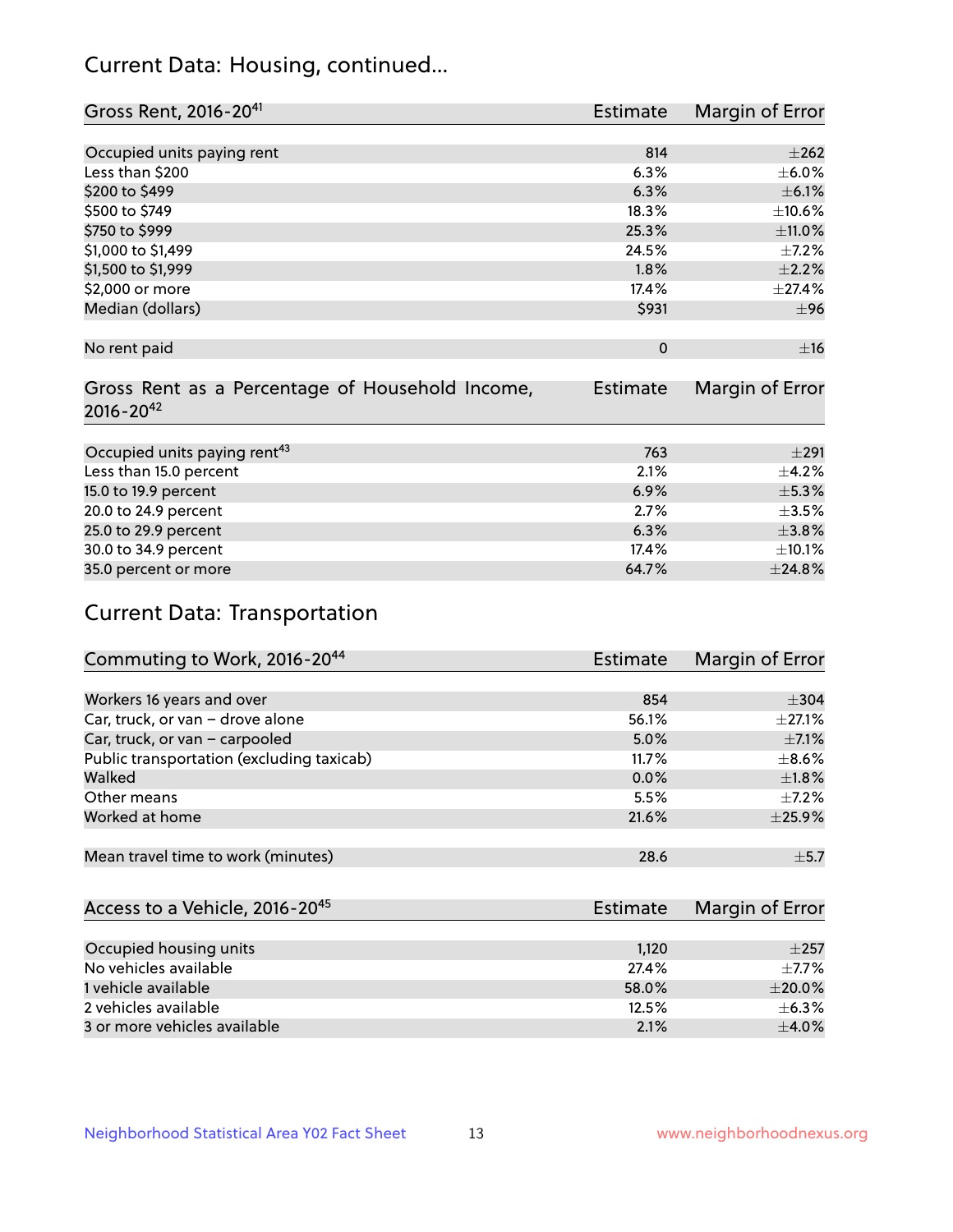# Current Data: Health

| Health Insurance coverage, 2016-2046                    | <b>Estimate</b> | Margin of Error |
|---------------------------------------------------------|-----------------|-----------------|
|                                                         |                 |                 |
| Civilian Noninstitutionalized Population                | 3,398           | ±1,934          |
| With health insurance coverage                          | 79.6%           | $\pm$ 54.6%     |
| With private health insurance coverage                  | 29.2%           | $\pm$ 18.2%     |
| With public health coverage                             | 55.2%           | ±43.7%          |
| No health insurance coverage                            | 20.4%           | ±12.3%          |
| Civilian Noninstitutionalized Population Under 19 years | 1,208           | $\pm$ 1,208     |
| No health insurance coverage                            | 6.7%            | $\pm$ 7.5%      |
|                                                         |                 |                 |
| Civilian Noninstitutionalized Population 19 to 64 years | 1,787           | $\pm$ 1,130     |
| In labor force:                                         | 1,318           | $\pm 782$       |
| Employed:                                               | 864             | $\pm$ 313       |
| With health insurance coverage                          | 85.8%           | ±14.8%          |
| With private health insurance coverage                  | 62.5%           | $\pm$ 5.3%      |
| With public coverage                                    | 23.4%           | ±25.7%          |
| No health insurance coverage                            | 14.2%           | $\pm$ 10.2%     |
|                                                         |                 |                 |
| Unemployed:                                             | 454             | $\pm$ 313       |
| With health insurance coverage                          | 11.5%           | ±17.4%          |
| With private health insurance coverage                  | 3.1%            | $\pm$ 5.2%      |
| With public coverage                                    | 8.4%            | ±13.6%          |
| No health insurance coverage                            | 88.5%           | $\pm$ 53.6%     |
|                                                         |                 |                 |
| Not in labor force:                                     | 469             | $+376$          |
| With health insurance coverage                          | 82.0%           | ±40.9%          |
| With private health insurance coverage                  | 2.2%            | $\pm 2.0\%$     |
| With public coverage                                    | 79.8%           | ±43.1%          |
| No health insurance coverage                            | 18.0%           | $\pm$ 5.8%      |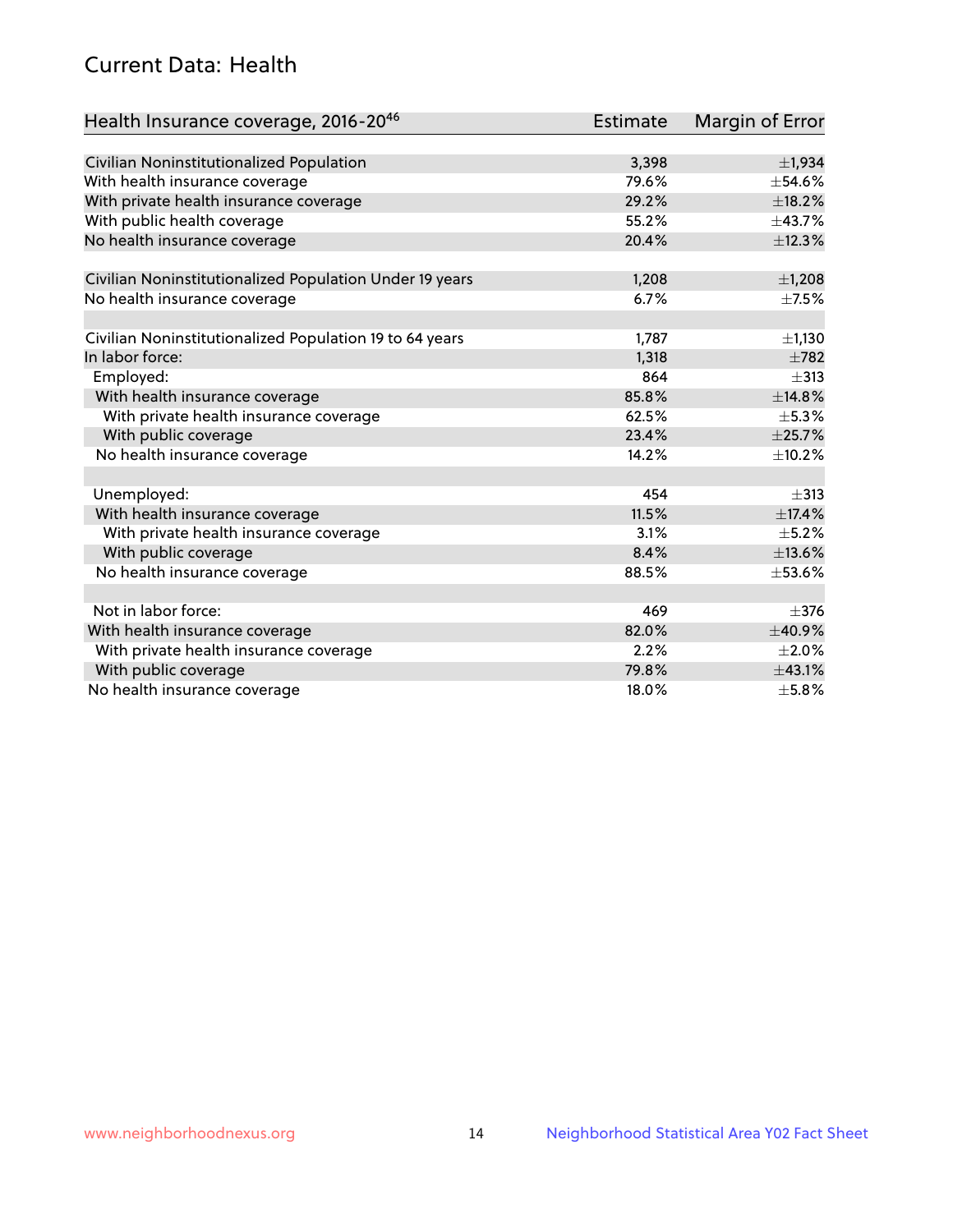#### Notes:

- 1. Source: U.S. Census Bureau, Decennial Census 2000, SF1 tables P8, P12; American Community Survey, tables B01001, B03002
- 2. This category includes Pacific Islanders, Native Americans and Alaska Natives, people who identify as some other race, and those who identify as bi/multi racial.
- 3. Source: U.S. Census Bureau, Decennial Census 2000, SF1 tables P15, P16, P18, P19; American Community Survey, tables B11001, B11005, B11003
- 4. Source: U.S. Census Bureau, Decennial Census 2000, SF3 table P37; American Community Survey, table B15002
- 5. Source: U.S. Census Bureau, Longitudinal Employer-Household Dynamics Residential Area Characteristics, Table JT01 (Primary Jobs); Workplace Area Characteristics, Table JT00 (All Jobs)
- 6. Source: U.S. Census Bureau, Decennial Census 2000, SF3 tables P52, P87; American Community Survey, tables B19001, B17001
- 7. Source: U.S. Census Bureau, Decennial Census 2000, SF1 tables H3, H4; American Community Survey, tables B25002, B25009
- 8. Source: U.S. Census Bureau, Decennial Census 2000, SF3 table H44; American Community Survey, tables B25044
- 9. Source: Atlanta Police Department, COBRA; U.S. Census Bureau, American Community Survey, table B01001
- 10. Source: U.S. Census Bureau, American Community Survey, table B01001
- 11. Source: U.S. Census Bureau, American Community Survey, table B03002
- 12. Source: U.S. Census Bureau, American Community Survey, table B05002
- 13. Source: U.S. Census Bureau, American Community Survey, table B05003
- 14. Source: U.S. Census Bureau, American Community Survey, tables B19001, B19025, B19051, B19061, B19055, B19065, B19059, B19069, B19056, B19066, B19057, B19067, B22001, B19101, B19127
- 15. Source: U.S. Census Bureau, American Community Survey, tables B19201, B19214, B20017, B19313
- 16. Source: U.S. Census Bureau, American Community Survey, table B17010
- 17. Source: U.S. Census Bureau, American Community Survey, tables B17001, B17006, B17021, B17007. Table totals may be lower than the total population, as they are based on the population for whom poverty status is determined.
- 18. Source: U.S. Census Bureau, American Community Survey, B17001H, B17001B, B17001D, B17001I. Table totals may be lower than the total population, as they are based on the population for whom poverty status is determined.
- 19. Source: U.S. Census Bureau, American Community Survey, tables B23001, B23008
- 20. Source: U.S. Census Bureau, American Community Survey, table C24030
- 21. Source: U.S. Census Bureau, American Community Survey, table C24010
- 22. Source: U.S. Census Bureau, American Community Survey, table B24080
- 23. Source: U.S. Census Bureau, Longitudinal Employer-Household Dynamics Origin-Destination Data, Tables JT00 Main and JT00 Aux
- 24. Source: U.S. Census Bureau, Longitudinal Employer-Household Dynamics Origin-Destination Data, Tables JT00 Main and JT00 Aux
- 25. Source: U.S. Census Bureau, Longitudinal Employer-Household Dynamics Origin-Destination Data, Tables JT00 Main and JT00 Aux
- 26. Source: U.S. Census Bureau, Longitudinal Employer-Household Dynamics Origin-Destination Data, Tables JT00 Main and JT00 Aux
- 27. Source: U.S. Census Bureau, American Community Survey, table B14001
- 28. Source: U.S. Census Bureau, American Community Survey, table B15002
- 29. Source: U.S. Census Bureau, American Community Survey, tables B11001, B11003, B11007, B11005, B09019
- 30. Source: U.S. Census Bureau, American Community Survey, tables B25002, B25003, B25004
- 31. Source: U.S. Census Bureau, American Community Survey, table B25024
- 32. Source: U.S. Census Bureau, American Community Survey, table B25034
- 33. Source: U.S. Census Bureau, American Community Survey, tables B25009, B25008, B25003
- 34. Source: U.S. Census Bureau, American Community Survey, table B07003
- 35. Source: U.S. Census Bureau, American Community Survey, table B25075. This value is self-reported and may differ from home values as determined by the County Tax Assessor.
- 36. Source: U.S. Census Bureau, American Community Survey, table B25081
- 37. Source: U.S. Census Bureau, American Community Survey, table B25087
- 38. Source: U.S. Census Bureau, American Community Survey, table B25091
- 39. Excludes units where Selected Monthly Owner Costs as a Percentage of Income cannot be computed.
- 40. Excludes units where Selected Monthly Owner Costs as a Percentage of Income cannot be computed.
- 41. Source: U.S. Census Bureau, American Community Survey, table B25063
- 42. Source: U.S. Census Bureau, American Community Survey, table B25070
- 43. Excludes units where Gross Rent as a Percentage of Income cannot be computed.
- 44. Source: U.S. Census Bureau, American Community Survey, tables B08101, B08013
- 45. Source: U.S. Census Bureau, American Community Survey, table B25044
- 46. Source: U.S. Census Bureau, American Community Survey, tables B18135, B27011

The dagger (†) symbol denotes values that cannot be computed.